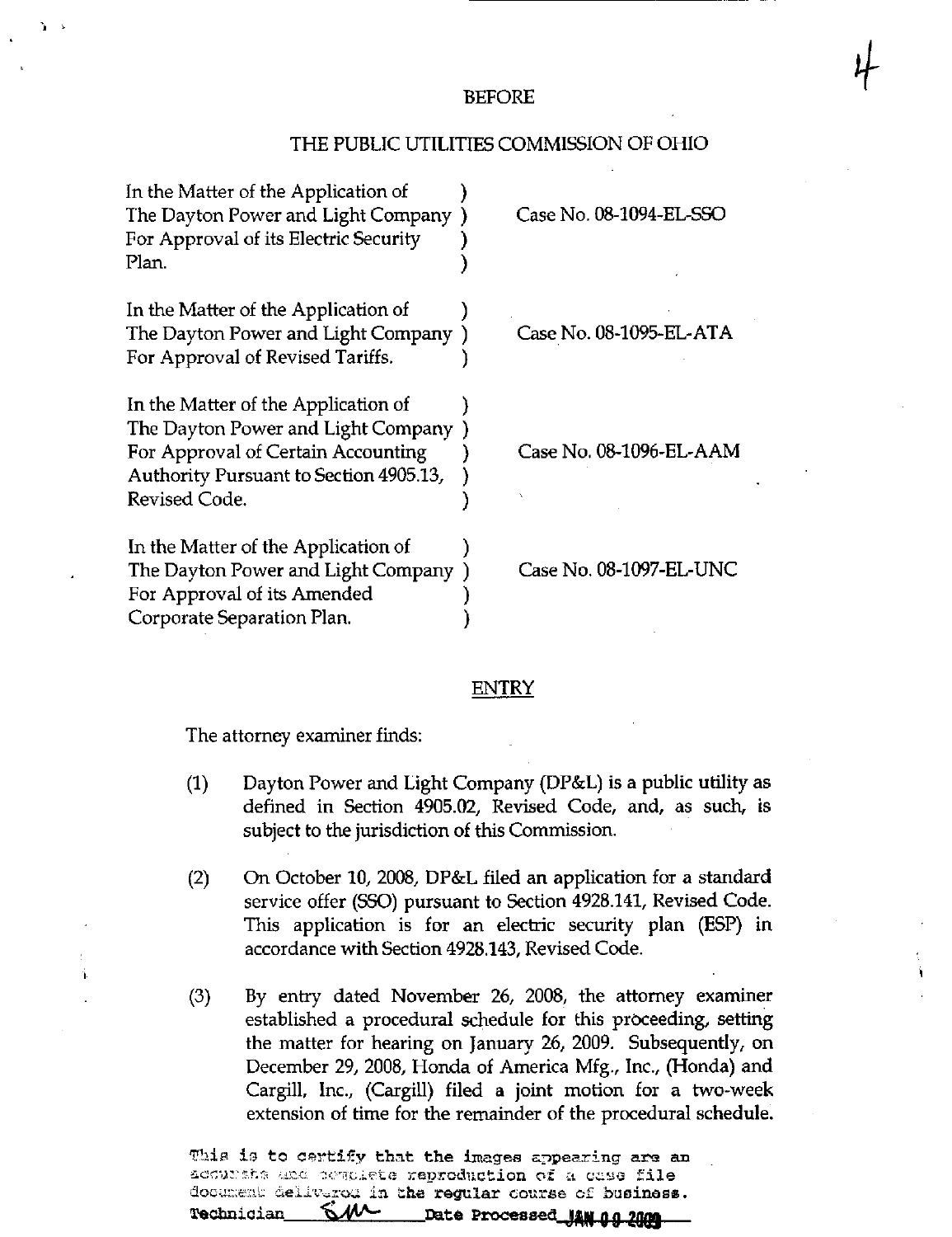On January 2,2009, DP&L filed a memorandum in opposition to the joint motion. Honda and Cargill filed their reply on January 5, 2009. The office of the Ohio Consumers' Counsel (OCC) also filed a reply to DP&L's memorandum contra on January 5, 2009. Finally, on January 7, 2009, DP&L field a motion for leave to file a memorandum in rebuttal to the replies of Honda and Cargill and OCC.

- (4) In the joint motion, Honda and Cargill state that they have not completed their reviews of the Application and the Supplement filed by DP&L due to planned vacations over the holidays. Further, Honda and Cargill note that the Commission has issued Opinion and Orders addressing the proposed ESPs for Duke Energy Ohio and FirstEnergy which require review before intervenor testimony can be prepared. Honda and Cargill request an additional two weeks to prepare for the hearing in this proceeding.
- (5) In its memorandum contra, DP&L states that the 150-day statutory timeframe for completion of this case make an extension impractical. DP&L notes that, if the proposed extension of the hearing date to February 9, 2009, is granted, there will be an inadequate amount of time for the preparation and filing of briefs, assuming two weeks for completion of the evidentiary hearing. DP&L further argues that the Commission's recent experience with other recent ESP proceedings demonstrate that an extension is unwarranted. DP&L states that, if an extension is granted, there would be an extraordinarily long period between the filing of the case and the commencement of the evidentiary hearing.
- (6) In their reply, Honda and Cargill note that DP&L filed a Supplement to its Application and argue that their proposed two-week extension of the procedural schedule would not create an extraordinarily long delay between the filing of the Supplement and the evidentiary hearing. In its reply, OCC stated that it supports the proposed two-week extension of the procedural schedule.
- $(7)$  In its motion for leave to file a memorandum in rebuttal to the replies filed in this proceeding, DP&L argues that a rebuttal is necessary to respond to and correct statements made in the replies which DP&L alleges are inaccurate.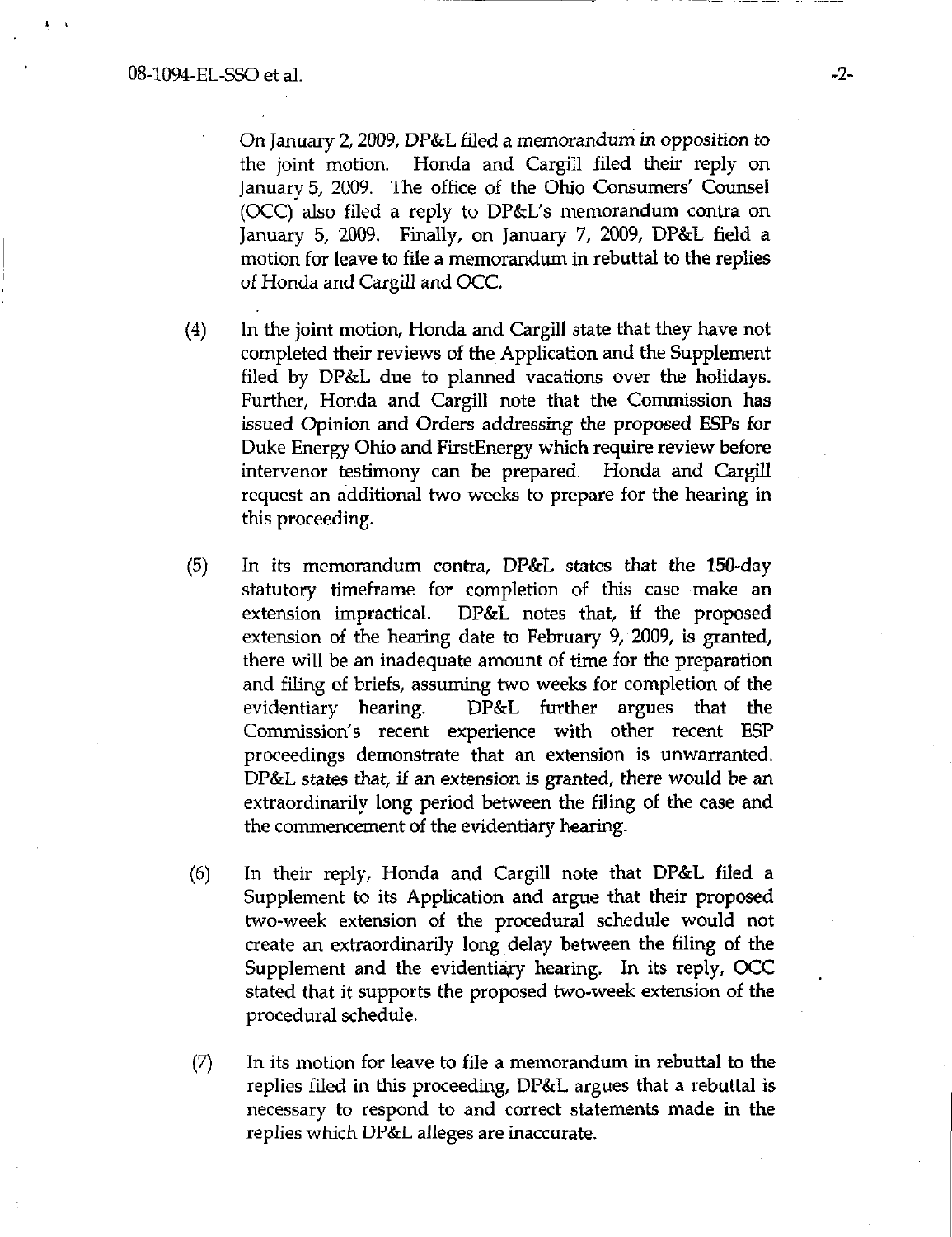- (8) The attorney examiner finds that DP&L's motion for leave to file a rebuttal in this case should be denied. Rule 4901-1-12, Ohio Administrative Code, provides for the filing of memoranda contra and replies to motions filed in Commission proceedings. The rule does not provide for the filing of rebuttals to replies. Further, extended arguments on motions will not assist the Commission in meeting the statutory timeframe for a decision in this proceeding. However, the attomey examiner notes that, even if DP&L's motion had been granted, it would not have affected the attorney examiner's ruling on the motion for an extension. None of the disputed statements regarding discovery were relevant to the examiner's ruling on the motion.
- (9) The attorney examiner finds that the motion for a two-week extension of the procedural schedule is reasonable and should be granted. The examiner notes that similar extensions were granted in all of the other ESP cases. Moreover, DP&L filed a Supplement to its Application on December 5, 2008, and, in light of this filing, an extension of the procedural schedule is reasonable.
- (10) The following schedule is established for this proceeding:
	- (a) Testimony on behalf of intervenors should be filed by January 26,2009.
	- (b) Testimony on behalf of the Commission staff should be filed by February 3,2009.
	- (c) Discovery requests, except for notices of deposition, should be served by February 3,2009,
	- (d) The evidentiary hearing shall commence on February 11, 2009, at 10:00 a.m., at the offices of the Commission, Hearing Room 11-C, 180 E. Broad St., Columbus, Ohio 43215.
- (11) Local public hearings will be scheduled, and publication of notice required, by subsequent entry.

It is, therefore.

Ŷ.